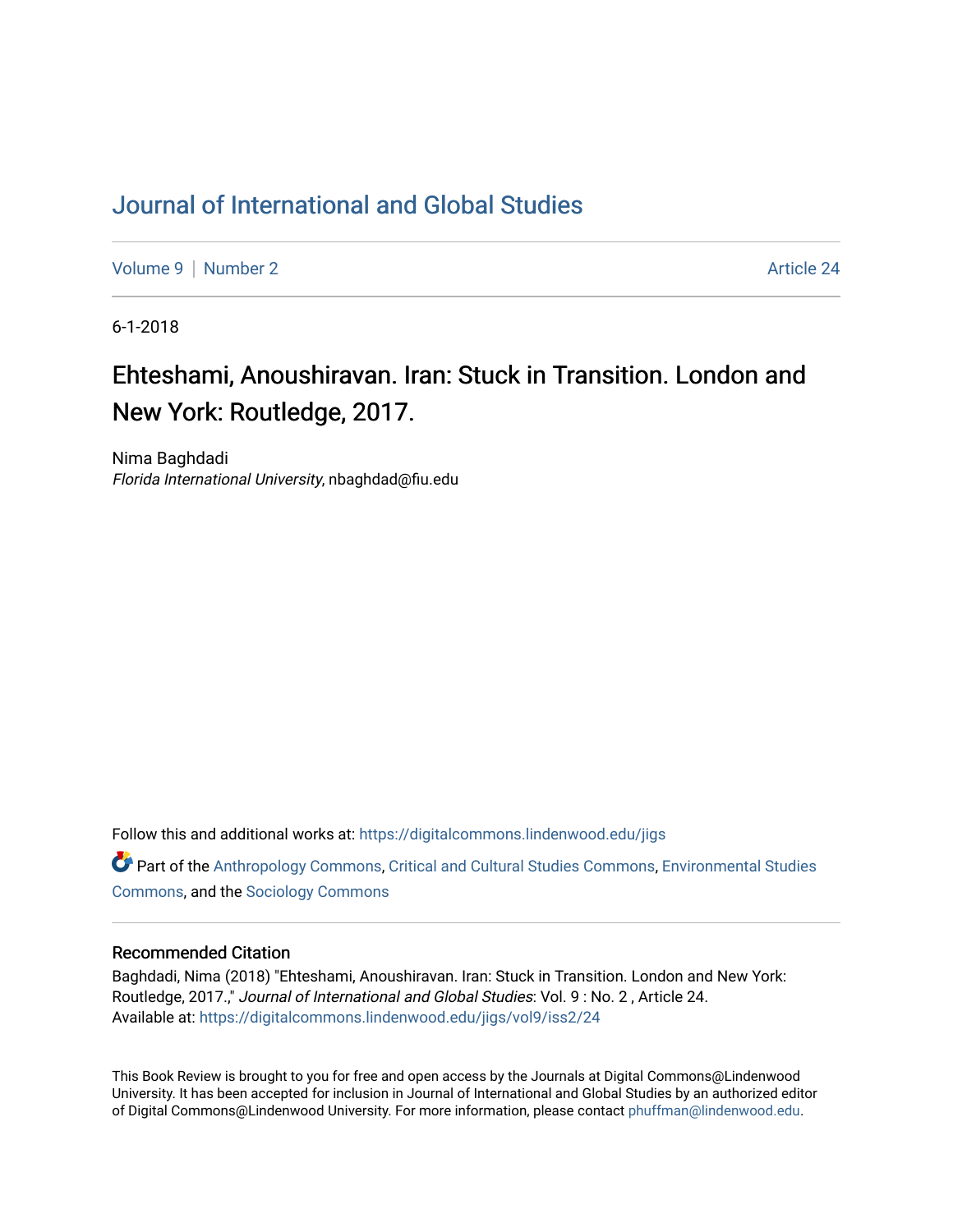### **Ehteshami, Anoushiravan.** *Iran: Stuck in Transition.* **London and New York: Routledge, 2017.**

*Iran, Stuck in Transition* is another fascinating intellectual enterprise by prolific Durham College University professor Anoushiravan Ehteshami. This book is an analysis of various aspects of post-revolutionary Iranian politics. The angle that Ehteshami picked for his analysis makes it unique among the intellectual works in this area. He provides a nuanced portrayal of Iranian politics that casts light on how seemingly conservative and status-quo-oriented "social and political forces in a revolutionary environment" respond to the tides of change from within and without of the polity (p. 2). Ehteshami is convinced, and rightfully so, that Iranian politics today is a function of the state's identity, which finds its roots in the Iranian historical past. For that matter, the author dedicates the first chapter of his book to a historical account of the formative milestones that have defined the bounds of the state's identity. In this regard, Ehteshami clearly breaks from those modernist historians and political scientists such as Bert Fragner who reject the primordialist view of Iranian identity. However, the large swath of historical junctures covered by this chapter makes it subpar to the quality of the subsequent chapters. This chapter could have been better rendered had the author instead opted to write higher on the scale of abstraction and refer the readers to reference resources on Iranian history.

In chapter two, Ehteshami turns to domestic politics in the Islamic Republic of Iran. In this chapter, the author discusses how the post-revolutionary political discourse in Iran is defined by the legacy of the Iranian revolution (p. 34). Ehteshami points out the contradictions in the Constitution of the Islamic Republic (35-36) and how such contradictions constantly keep the system at the brink of legitimacy crisis (p. 37). In spite of this institutional weakness, Ehteshami argues, the Islamic Republic thrives on "the absence of clarity in [its] mission, persistent ideological ambiguities … and the lack of durable political structures to manage elite and intraelite competition." The author explains that these seemingly negative attributes pave the way for the emergence of a number of independent and rival "fronts" and "associations" whose operation in the absence of disciplined political parties spawn great internal collaboration that defies "the intrusion by political outsiders" (p. 38). Such a configuration leads to factionalism  $-$  another feature of the post-revolution political system — where coalitions take place among various interest and/or principle factions in place of the formation of grand coalitions of political parties, Ehteshami argues (38). Going forward, Ehteshami provides a thorough historical account of post-revolutionary politics in Iran in its various phases. The optimal breadth and depth of this account arguably puts it among the best of such accounts in the literature. By tying this empirical account to his initial analysis, Ehteshami helps his readers grasp the operation of the dynamics he had identified earlier in political processes of the Islamic Republic. Ehteshami brings this welldocumented chapter to an end by concluding that Iran is a "non-liberal democracy" — which he distinguishes from a pseudo-democracy — because its participatory elements and democratic procedures are meant to preserve unity rather than diversity/pluralism (p. 105).

In chapter three, Ehteshami walks the readers through the historical evolution of the Iranian political economy. The author correctly refers to Reza Khan's reign as the outset of the Iranian national economy because the Iranian polity during the Qajarid era was too fragmented to be a host to a national economy (p. 117). Ehteshami refers to the top-down and state-led nature of the Iranian economy, which had centered around Reza Shah's vision of a self-sufficient Iran. Therefore, from the outset, Ehteshami argues, it was "the state [that] led the creation of the modern economy of Iran" (p. 118). After the Second World War, Mohammad Reza Shah relied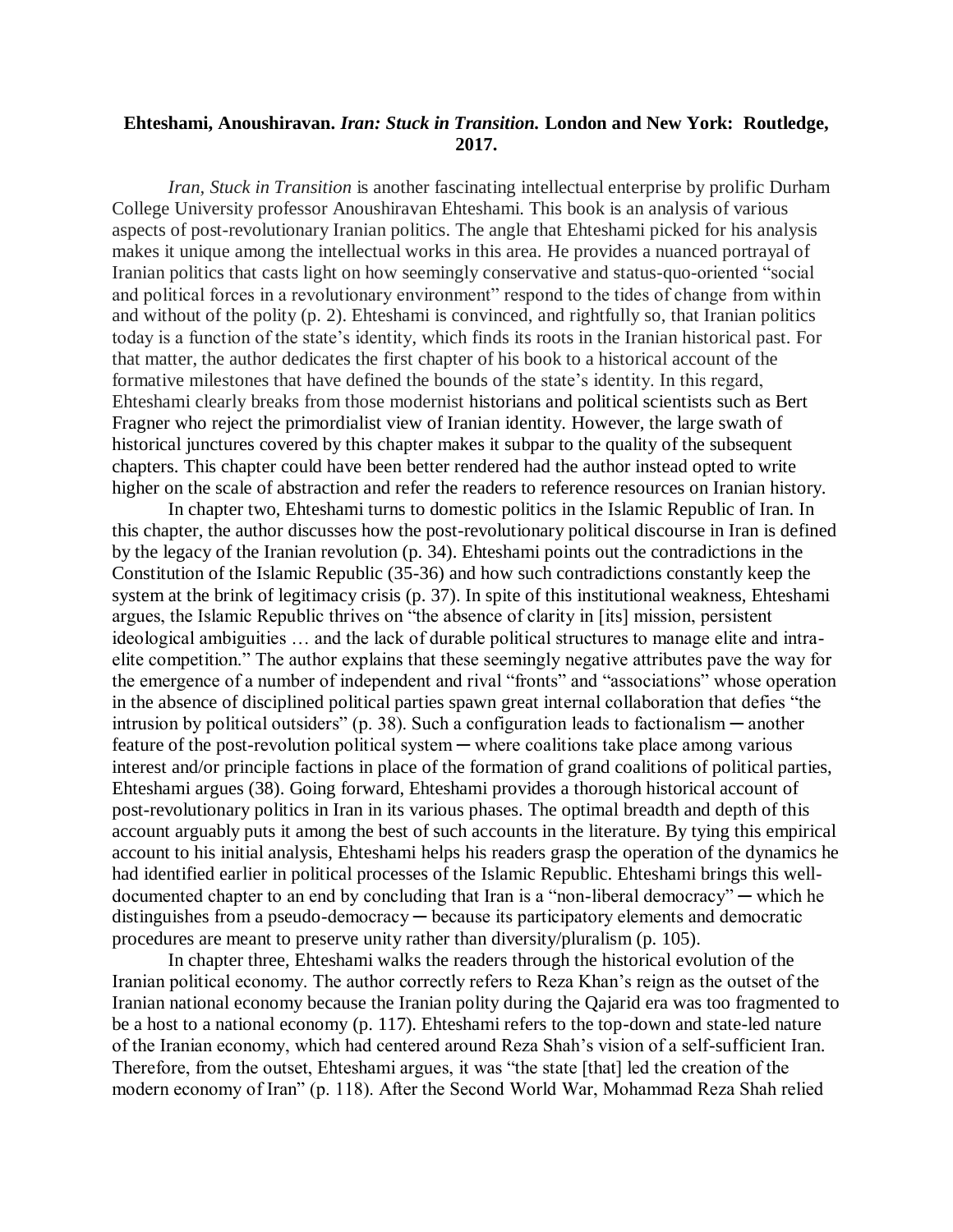on the West to rebuild the pummeled Iranian economy. This policy antagonized Islamist and nationalist elements within the polity, generating conflict that was resolved to the Shah's liking after the 1953 CIA-orchestrated coup. After regaining his throne, Shah signed the 1954 Agreement with the Consortium of Western oil companies, which dramatically increased Iran's revenue from the extraction of its oil by foreign companies. This oil revenue, Ehteshami argues, contributed to shaping Iran's political economy, which is still in effect to the present day (pp. 118-119). The fiscal autonomy resulting from the state's reliance on the oil revenue "institutionalized rentierism<sup>1</sup> as the form of Iran's political economy" while "[depoliticizing] social forces." This unprecedented context Ehteshami believes, carried the weight of Shah's "ambitious and transformational White Revolution" (p. 119). While Iran's economic progress following the Second World War was notable, it was the oil bonanza of the 1970s that consolidated a shift in Iran's political economy. To understand the dynamics of economic progress and development in the 1970s, Ehteshami argues, one needs to bear in mind Iran's "rapid integration into the global economy" and the state's struggle against "the traditional bourgeoisie, and their merchant and middle-class allies." Concomitant to these fast-track economic developments, a hasty socio-economic reform was underway that gave impetus to Iranian Revolution, Ehteshami maintains (pp. 121-129). In spite of the multifaceted revolutionary overhaul in the post-1979 Iran, the author argues, the rentier nature of Iran's political economy was preserved. Nevertheless, Iran's political economy underwent foundational changes due to the revolution, Iran-Iraq war, rounds of international sanctions, mismanagement, and corruption. In an analytical section, rich in empirical support, Ehteshami provides a thorough and compelling analysis of the significance and relevance of these elements for the postrevolution Iranian political economy.

In the last chapter, Ehteshami analyzes the regional and global implications of an overhaul that was introduced to the Iranian foreign policy after the 1979 Islamic Revolution. Ehteshami demonstrates how pragmatism coupled with ideational imperatives introduced new priorities and role perceptions into post-revolution Iranian foreign policy. The author contends that Iran's historical struggle to preserve its distinct "identity… [in face of] invasion, devastation, and domination by foreigners" (p. 174) has made "independence" an integral component of the country's political/strategic culture. After a brief overview of the historical features capturing Iran's international relations in the earlier periods, Ehteshami reviews the historical junctures of Iran's international relations during the Pahlavi reign. Ehteshami's historical accounts are predicated on his assertion that securing the country's territorial integrity by strengthening the central government, building a capable military force, and establishing alliances was of the utmost importance for the Pahlavi kings. From there, the author analyzes Islamic Republic's international behavior over the decades, with an attempt to identify those themes in the Iranian foreign policy that tend to be enduring. The author believes that the "legacy of Iran's ancient past" is still relevant for "Iran's view of itself and its surroundings," a "geopolitical memory …that provides a sense of pride and international relevance" (p. 251). In addition, Ehteshami gives credence to factionalist domestic politics, whose operation in Iranian foreign policy plays as important a role as ideology. Ehteshami refers to the "Look East" strategy as the core of Iran's anti-imperial stance and discusses how important this "historically, culturally, and geographically closer" realm has been to post-revolution Iran (p. 251). The author believes that the Islamic Republic's foreign policy is always in vacillation between "revolutionary idealism and political realism" (p. 257), yet he doubts that revolutionary ideological precepts are immutable components of the Iranian foreign policy-making. Instead, Ehteshami emphasizes that